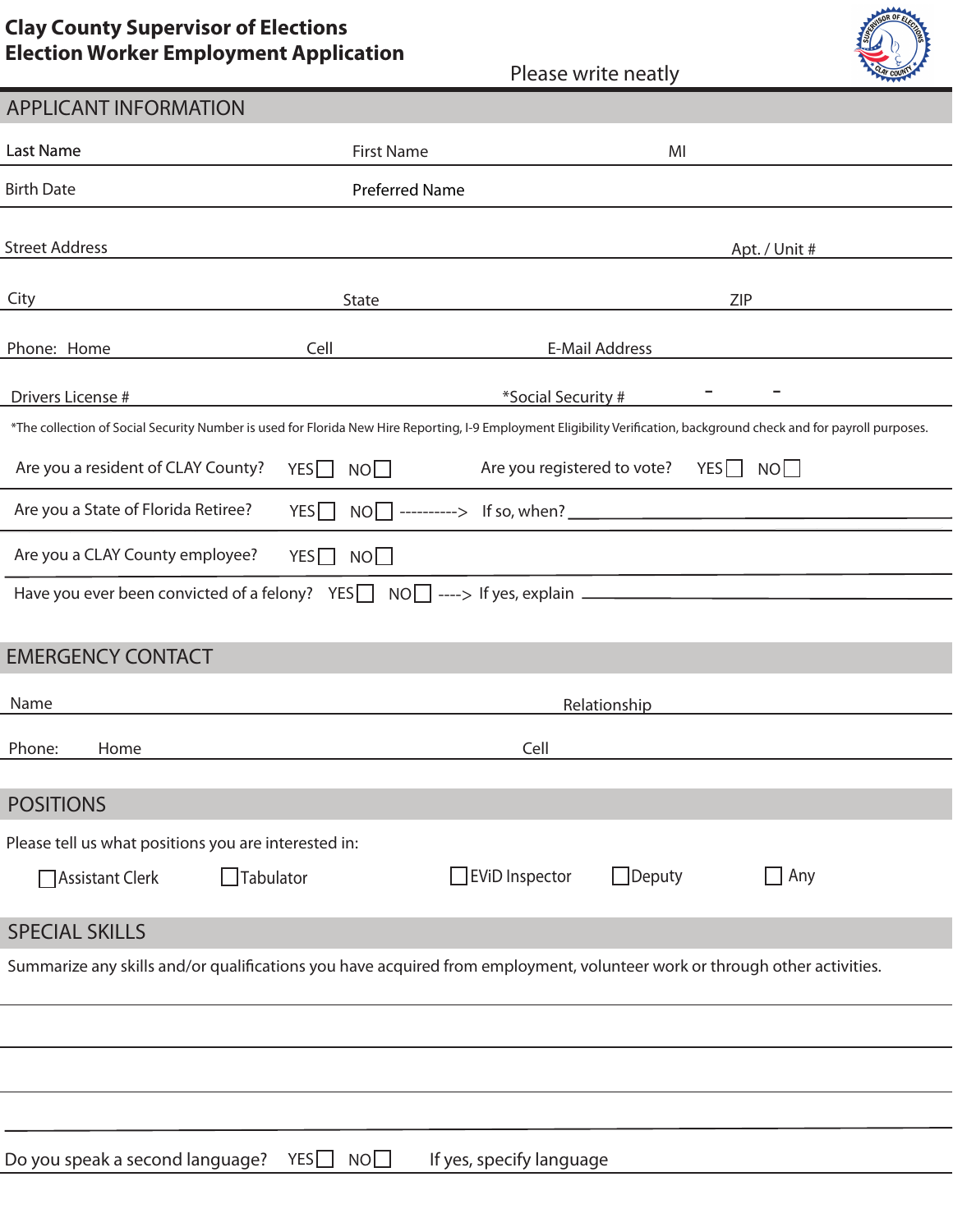## JOB FUNCTIONS

| Would you be willing to work outside of your home precinct?<br>(Your opportunity to work is greater if you work outside your precinct)                                         | YES  <br>NOL             |
|--------------------------------------------------------------------------------------------------------------------------------------------------------------------------------|--------------------------|
| If your spouse is an election worker, must you work at the same precinct<br>due to transportation? (Your opportunity to work is greater if you don't<br>have to work together) | YES    <br>NOL I         |
| Do you have computer experience?                                                                                                                                               | YES<br>NO I              |
| Are you aware that you must commit to working from 6:00 AM until<br>possibly 9:00 PM (15 hour day)?                                                                            | YES I<br>NO              |
| Do you anticipate any conflicts with a job or other schedules?                                                                                                                 | YES    <br>NO            |
| Are you aware that you must attend <b>MANDATORY TRAINING</b> classes?                                                                                                          | YES    <br>NO I          |
| I read and write English.                                                                                                                                                      | YES  <br>NO <sub>1</sub> |
| Would you like to volunteer at various activities in the community?                                                                                                            | <b>YES</b><br>NOL        |

## AGREEMENT AND SIGNATURE

By submitting this application, I affirm that the facts set forth in it are true and complete. I understand that if I become employed, any false statements, omissions or other misrepresentations made on this application may result in my immediate dismissal. I understand that as an election worker, I serve at the will of the Supervisor of Elections and may be removed with, or without, cause. I have attended orientation and understand the duties and responsibilities of serving as an election worker.

Signature: Date: Date: Date: Date: Date: Date: Date: Date: Date: Date: Date: Date: Date: Date: Date: Date: Date: Date: Date: Date: Date: Date: Date: Date: Date: Date: Date: Date: Date: Date: Date: Date: Date: Date: Date: D

**Clay County Supervisor of Elections Office The Honorable Chris H. Chambless 500 North Orange Ave. | P.O. Box 337 Green Cove Springs, Florida 32043 (904)269-6350 www.ClayElections.gov**